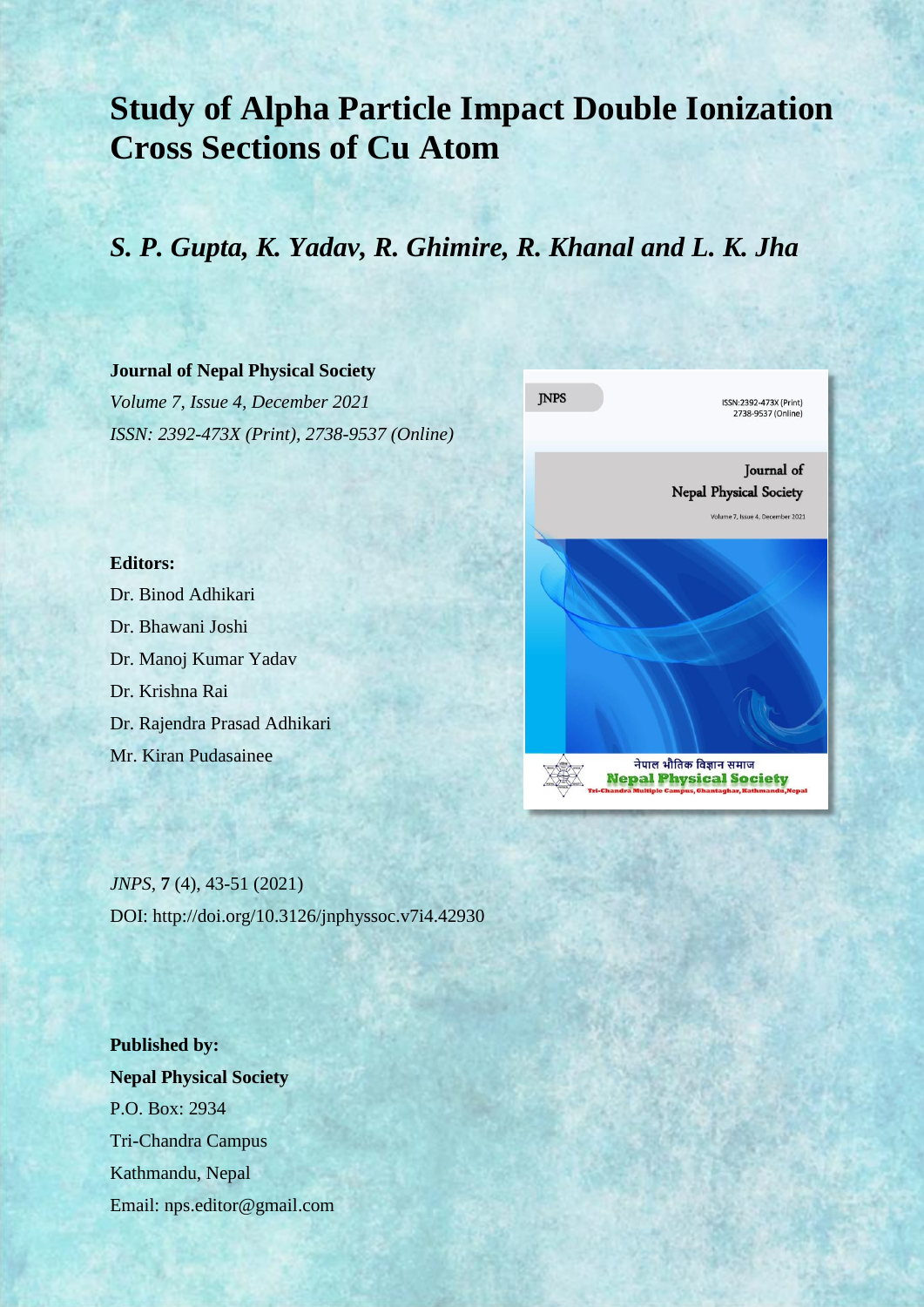

## **Study of Alpha Particle Impact Double Ionization Cross Sections of Cu Atom**

### $\mathbf{S}.$   $\mathbf{P}.$   $\mathbf{Gupta}^{1}, \mathbf{K}.$   $\mathbf{Yadar}^{1}, \mathbf{R}.$   $\mathbf{Ghimire}^{1}, \mathbf{R}.$   $\mathbf{Khanal}^{2}$  and  $\mathbf{L}.$   $\mathbf{K.}$   $\mathbf{Jha}^{3}$

<sup>1</sup>Patan Multiple Campus, Tribhuvan University, Lalitpur, Kathmandu, Nepal <sup>2</sup>Central Department of Physics, Kirtipur, Tribhuvan University, Nepal  $3$ Department of Physics, B R A Bihar University, Muzaffarpur-842001, Bihar, India \*Corresponding Email: suresh.gupta@pmc.edu.n[p](mailto:%20suresh.gupta@pmc.edu.np)

*Received: 0 13th November, 2021; Revised: 18th December, 2021; Accepted: 29th December, 2021*

#### **ABSTRACT**

Semi-classical binary encounter approximation has been used for the study of ionization cross sections of Cu atom at ground state. Projectile, alpha particle, with energy varying from threshold to 360 keV/amu are considered for direct double ionizations cross section. Out of the two path ways of ionization we have ruled out the indirect process (like excitation-auto ionization, Auger effect) of double ionization. We considered direct - ionization of outer shells of Cu atom. Vriens accurate expression of cross section for energy transfer  $\Delta E$  ( $\sigma_{\Delta E}$ ) and Hertree-Fock velosity distribution function for the target electrons are used. The theoretical value of double ionization cross sections at impact energy 300 keV/amu is  $0.98 \times 10^{-16}$  cm<sup>2</sup> which is same as experimental values at that impact energy. Above energy of 300 keV/amu, the calculated results underestimates the experimental data and at 360 keV/amu their magnitude are  $0.77 \times 10^{-16}$  cm<sup>2</sup> and  $1.0 \times 10^{-16}$  cm<sup>2</sup> respectively. Above impact energy of 75keV/amu, all the theoretical results have ratio factor within 2. Out of the total number of theoretical data 75% are under valid range of ratio factor 2 and among the valid range 41% have ratio factor below 1.325 and hence calculated results of double ionization cross section lie in the acceptable range. The linear correlation coefficient (R square) and standard deviation (SD) of linear fit are 0.6984 and 0.7883 respectively. In low energy range the theoretical results are more apart from corresponding experimental values and possess relatively more error compared to intermediate and higher energy region. Calculated results are in satisfactory agreement with experiment in intermediate and high energy range.

**Keywords:** Binary encounter approximation, Double ionization cross section, Alpha particle, Hartree-Fock velocity distribution, Vrien's expression of accurate cross section ( $\sigma_{\Delta E}$ ).

#### **1. INTRODUCTION**

Many theoretical and experimental investigations have been devoted to gaining a thorough knowledge of the electronic dynamics and structure of atoms and molecules. A common technique for extracting information from such small entities is to perturb the system. The perturbation must be strong enough to compete with the strong Coulomb interactions inside atoms. The use of intense laser pulses in strong-field physics and particle impact in atomic collision physics are two examples of typical procedures. The perturbation must be powerful enough to overcome the strong Coulomb interactions that exist within atoms. The fundamental mechanisms that occur during atom ionization are divided into two categories: direct ionization processes, in which ionization occurs immediately after impact, and indirect ionization processes, such as excitation auto-ionization, in which ionization occurs after the hit. The energy areas that interact with atomic electrons are characterized as [1].

(i) The low-energy region, where only the outer shell is involved in ionization processes.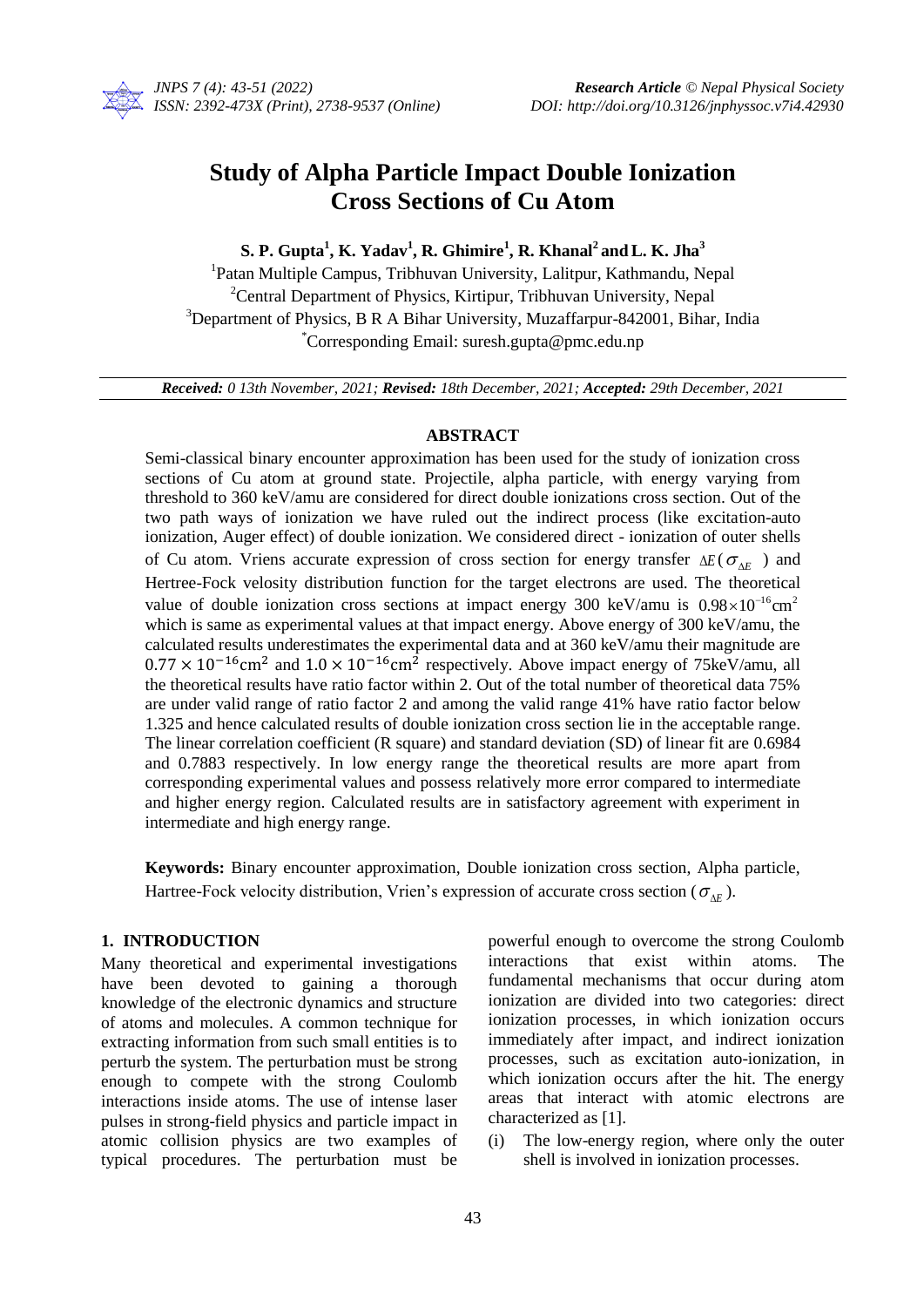- (ii) The intermediate-energy region, where the inner shell can also be involved in ionization processes.
- (iii) The high-energy region, where very few atoms are ionized because the interaction times are too brief.

Collisions between target atoms and heavy particles such as H+ and He2+ can result in pure ionization, excitation, excitation-auto ionization, electron capture, charge transfer, and transfer ionization. Continuous data on respective process ionization cross sections is critical in a variety of fields of study, including fusion reactor modeling, Titan's upper atmosphere, comet plasma processes, planetary atmospheres, and biological applications [2-4]. For both therapeutic and palliative reasons, radiotherapy is an effective and frequently used treatment for cancer patients. Ionization and fragmentation of atoms and molecules have been employed in cancer therapy. Some suitable ionizing agents cause water molecules in the human body to fragment, resulting in the creation of numerous reactive radicals that can cause local biological damage near the tumor and aid in treatment. The damage is caused by the deposition of radiation energy into the DNA. Intermediate species such as ions, radicals, excited molecules, and free electrons are produced by the energy deposition, and these species then interact with DNA. A projectile particle, such as a proton or helium, deposits a huge amount of energy in a volume of a few micrometers or even nanometers, causing substantial damage to the microscope structure and DNA cell death [5,6]. Second, electron collisions in atmospheres determine the abundance of some of their minor constituents, which can or may play a large role in energy transmission. Radiative emissions are important for remote sensing and can be caused by electron impact excitation. Both scenarios necessitate computational modeling, which necessitates accurate and comprehensive atomic and molecular physics data of cross sections and chemical reaction rates. This type of research is applied in a variety of physics issues. The mechanism of the'sun–weather' correlation, modelling of NO production in the upper atmosphere [7], calculations of heating rates in the atmosphere of Titan, simulation of infrared emissions from NO in an aurora [8], modelling of the Earth's green nightglow [9], are just a few of the physics topics that are currently of interest. Their needs precise data of atomic and molecular cross sections and chemical reaction rates. This type of research is applied in a variety of physics research. Finally, in plasma physics, where electrons and ions react with one other, and plasma-eaching of microchips, the study of collision dynamics and exact data of cross sections are used. Plasmaassisted procedures are used to treat surfaces, materials, and some electronics in an indirect manner to achieve specific features [10]. Physical plasma has become increasingly popular for medicinal purposes, and it continues to be a cuttingedge and developing subject. It can be used to provide therapeutic effects in either the human or animal body [11, 12] including sterilisation, disinfection, and decontamination for medicinal uses [13]. For simulating the track structure of radiation, cross section data for ion and electron scattering in gases is necessary. The accuracy of this data is critical for the precise calculation of transport parameters and ionization yields in detector development, space research, and radiation dosimetry applications. These figures are derived from observations or theoretical computations. When heavy charged particles (H+ or He2+) collide with target atoms, they can produce pure single and double atoms ionization. Multiple ionization is a multi-electron process in which both direct and indirect ionization play a role in the final charge state. Because of the intricate nature of the fourbody Coulomb potential, where correlation effects are the most important, direct double ionization is garnering a lot of attention from researchers. Pindzola et al. [14, 15] have successfully used a time-dependent close coupling technique to evaluate systems with more than two electrons. Montanan et al. [16] used a quantum mechanical model of a continuum distorted wave ekonal starting state to explore repeated ionization of Ar caused by the impact of an alpha particle (CDWEIS). At high energies, the theoretical results studied were highly consistent with practical data. Despite these achievements, the mathematical formulation for the calculation of single and multiple ionization cross sections of heavy atoms. These findings, however, only apply to systems with one or two electrons outside the core, and thus are completely useless for more complicated systems due to extremely precise calculations. As a result, there are no sophisticated estimations of the total double ionization cross sections of multiple electron atoms by ion impact in the literature. The Binary Encounter Approximation (BEA) has been successfully used in the past in calculations of charged particle impact single and double ionization cross sections for several atoms, as well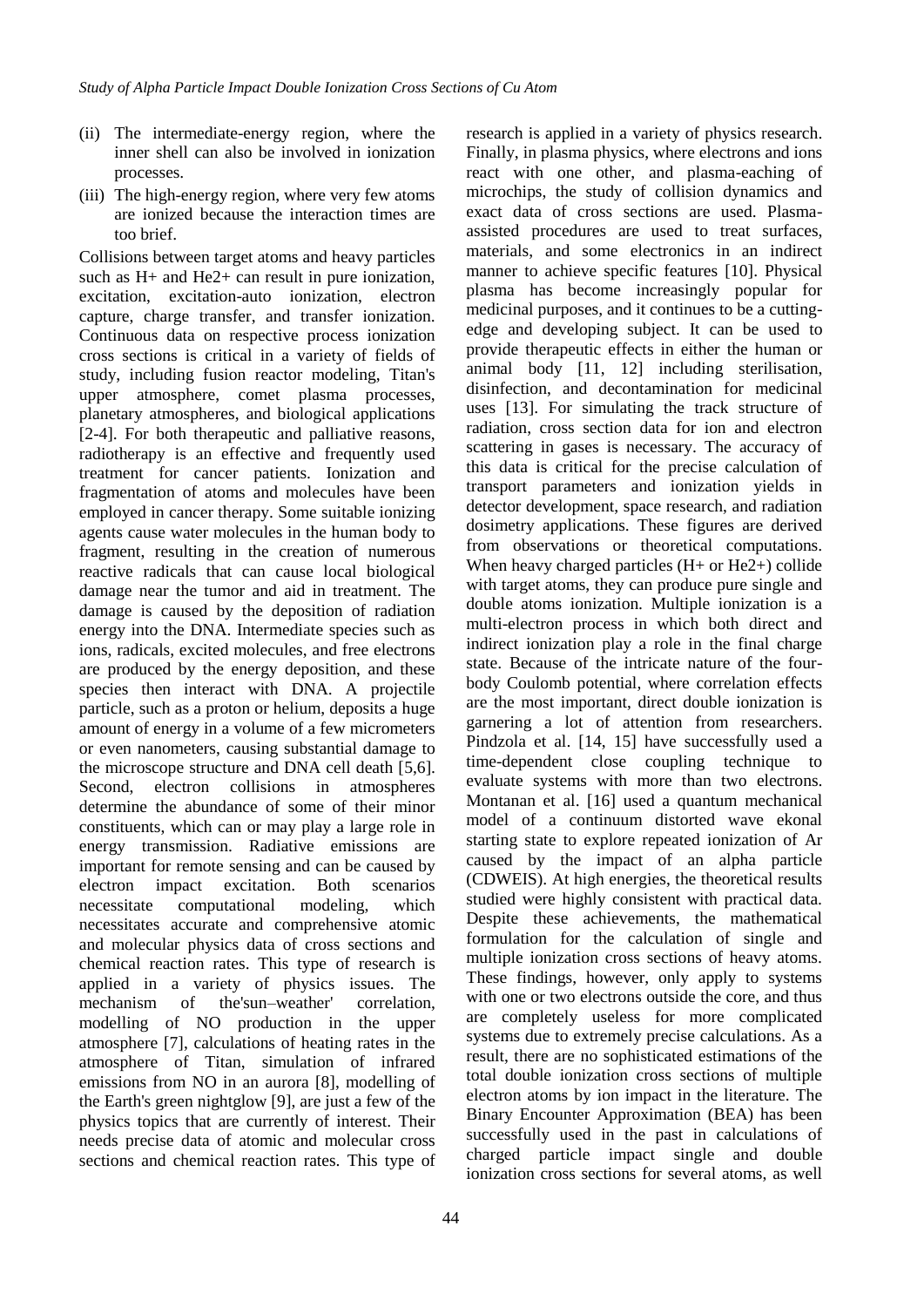as calculations of single and multiple ionization cross sections of heavy atoms under quantal approximations.

In the beginning theoretical studies on application of the classical binary encounter approximation (BEA) were carried out by Gryzinski [17] through series of research papers.

Gryzinski reasonably considered two processes in a double Binary Encounter Model to describe double ionization. In the first process, the two electrons may be ejected from the system by two successive interactions of the incident particle with the target electrons. Next, the incident particle may knock out only one target electron and the second electron is removed by the first ejected electron. The corresponding cross sections are denoted by  $Q_{sc}^{ii}$ (scattered part) and  $Q_{ej}^{ii}$  (ejected part) respectively.

The results of double ionization cross sections based on the modified model including contributions of indirect physical processes were found to be in close agreement with the experimental data [18, 19]. In these calculations Hatree-Fock (HF) and hydrogenic velocity distributions were used while considering ejection of the first and the second target electron respectively. Later on, Jha and Roy [20, 21] used HF velocity distribution while considering the ejection of both electrons of the target in calculations of direct double ionization cross sections. In case of heavy charged particle the binary encounter calculations of double ionization cross sections of atoms are scarce in literature. Kumar and Roy [22] pointed out errors and obscurities in Gryzinski's theory for calculations of the above mentioned processes and modified the mathematical framework suitably incorporating the necessary corrections of using the accurate expression of  $\sigma_{\Delta E}$  (cross section for energy transfer  $\Delta E$ ) as given by Vriens [23]. They calculated proton impact double ionization cross sections of noble gases [24, 25] which were found to be in satisfactory agreement with the experimental observations. Later on, Singh et al [26] have used HF velocity distribution function for considering the ejection of both the electrons respectively in case of  $H$ + and  $He^{2+}$  impact double ionization of Mg and found satisfactory agreement with the experiment. Gryzinski and Kune [27] conceived an idea of double binary encounter for double ionization. According to Gryzinski and Kune the two active target electrons may ejected either by two successive encounters with the

incoming charged particle or the first one ejected electron having sufficient energy ejects second active target electron. The former and later processes of ionization are usually denoted by  $Q_{sc}^{ii}$ (called scattered part) and  $Q_{ej}^{ii}$  (called ejected part) respectively. The total direct double ionization cross section (DDICS) for the impact of charged particle (ignoring Auger effect) can be given as *ii ej ii*  $Q_{D}^{ii} = Q_{sc}^{ii} + Q_{ej}^{ii}$  . Keeping the above mentioned facts in view, we have carried out computational calculation of alpha particle impact double ionization cross section of Cu under modified semiclassical BEA. This work will enable us to analyze direct double ionization cross sections.

#### **2. THEORETICAL DETAILS AND METHODS OF CALCULATION**

Thomson first used the binary encounter theory for calculating cross section for ionization of atom by electrons. According to Thomson (1912) consider a situation of collision where the energy transfer in Coulomb collision between a particle of mass  $m_1$ and charge  $Z_1e$  with initial kinetic energy  $E_1$  and a particle of mass  $m_2$  and  $Z_2e$  with initial kinetic energy  $E_2 = 0$  (rest). In the case of binary encounter theory it has been assumed that during the period of interaction between projectile and an orbital electron the other atomic electrons and the nucleus play no role. The Thomson's energy transfer  $(\varepsilon)$  ionization cross section for electronelectron collision is [28]

$$
\frac{dQ(\varepsilon)}{d\varepsilon} = \pi \frac{e^4 N}{E_1} \left[ \frac{1}{U} - \frac{1}{E_1} \right]
$$
(1)

For ionization  $U \leq \varepsilon \leq E_1$ ; where U is ionization potential energy.

Thomas and William (1927) modified the formulation for more general case where  $E_2 \neq 0$ (considered symmetrical distribution of velocity of target electrons),  $m_1 \rangle$   $m_2$  and  $Z_1 \neq Z_2$  which is relevant to proton and alpha particle –atom collision. Energy transfer ionization cross section for this case has been given as [28]

$$
\frac{dQ(\varepsilon)}{d\varepsilon} = \pi \frac{e^4 Z_1^2 Z_2^2 m_1}{m_2 E_1} \left[ \frac{1}{\varepsilon^2} + \frac{4E_2}{3\varepsilon^3} \right]
$$
(2)

Gryziniski obtained classical relations for Coulomb collision of two moving charged particles and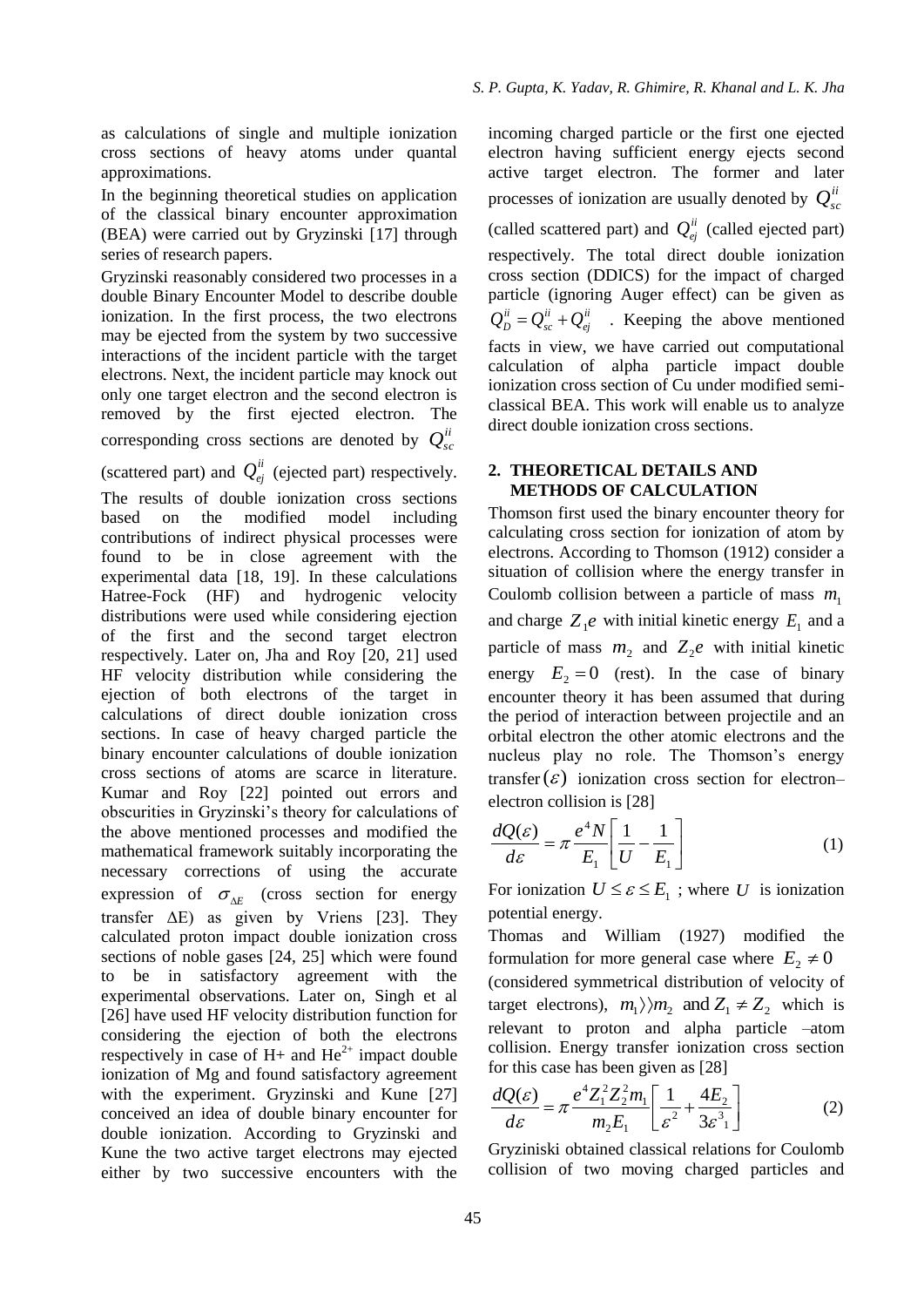applied them for theoretical studies of a varity of charge particle- atom collision processes. He assumed to have a velocity distribution or a single average velocity. The excitation cross section is for a transition to a principal quantum number not to the individual sublevels. Gryzinski assumed s-s transitions only take place during exchange process.

where,

$$
f(u) = \frac{1}{u} \left[ \frac{(u-1)}{(u+1)} \right]^{3/2} \left\{ 1 + \frac{3}{2} \left( 1 - \frac{1}{2u} \right) \ln \left( 2.7 + (u-1)^{1/2} \right) \right\}
$$

Here  $a_0$  is the Bohr's radious,  $N_n$  and  $E_{in}$  are number of electrons and ionization potential of the  $n^{th}$  sub shell,  $E_i^H$  is the ionization potential of the theory requires the incorporation transfer of the hydrogen atom and  $u = E/E_{in}$ , where *E* is incident energy. Further improvement in the theory requires the incorporation of the quantum factors such as exchange and interference effects. Vrien's modified the Gryzinski's theory and gave a set of quantum mechanical formula in terms of momentum transfer as a variable. He incorporated symmetrical properties that includes exchange and interference effects and finally obtained differential cross section for momentum and energy transfer.

We carry out theoretical calculations of alpha particle  $(He^{2+})$  impact double ionization cross sections of Cu atom using the modified BEA. The

theoretical approach used in BEA is based on independent particle model (IPM). The model is based on the hypothesis that the probability of ionizations is directly related to the energy deposited by the projectile on the target. The energy deposited is statistically distributed among all atomic electrons and one or more of which eventually auto ionize to the final state. Here, an accurate expression of  $\sigma_{\Delta E}$  (cross section for energy transfer $\Delta E$ ) for proton impact given by Vriens [23] and quantum mechanical Hartree –Fock velocity distribution functions have been used to calculate the ionization cross sections of the atom.

As discussed the total direct double ionization cross section for the impact of charged particle (ignoring Auger effect) can be given as

$$
Q_D^{ii} = Q_{sc}^{ii} + Q_{ej}^{ii}
$$
 (1)

where

$$
Q_{sc}^{ii} = \frac{n_e (n_e - 1)}{4\pi^2} \times \int_{u_i + u_i}^{\Delta E_{\text{max}}} \sigma_{\Delta E}(E_q) \left( \int_{u_i}^{\Delta E_{\text{max}}} \sigma_{\Delta E}(E_q - \Delta E) d(\Delta E) \right) d(\Delta E)
$$
 (2)

and

$$
Q_{ej}^{ii} = \frac{n_e (n_e - 1)}{4\pi^2} \times \int_{u_i + u_i}^{\Delta E_{\text{max}}} \sigma_{\Delta E}(E_q) \left( \int_{u_i}^{\Delta E - u_i} \sigma_{\Delta E}(\Delta E) d(\Delta E) \right) d(\Delta E)
$$
(3)

In the present calculations, an accurate expressions of differential cross section  $\sigma_{\Delta E}$  (cross section for energy *Ad* ( $\Delta E$ );<br>  $\Delta E \leq 4su(s - t)$ <br>  $A d(\Delta E)$ ;<br>  $\Delta E \leq 4su(s - t)$ <br>  $A su(s - t) \leq A E \leq 4su(s + t)$ 

transfer 
$$
\Delta E
$$
) under different limits of energy transfer is used [25] and given as  
\n
$$
\sigma_{\Delta E} d(\Delta E) = \begin{cases}\nAd(\Delta E); & \Delta E \le 4su(s-t) \\
Bd(\Delta E); & 4su(s-t) \le \Delta E \le 4su(s+t) \\
0; & \Delta E > 4su(s+t)\n\end{cases}
$$
\n(4)  
\nwhere  $A = \frac{4}{s^2 u} \left( \frac{1}{(\Delta E)^2} + \frac{4t^2 u}{3(\Delta E)^3} \right)$  and  $B = \frac{2}{3t(\Delta E)^3} \left[ 8s - \frac{[(\Delta E + t^2 u)^{1/2} - tu^{1/2}]^3}{s^2 u^{3/2}} \right].$ 

Gryzinski improved the Thomson's equation by assuming a continuous velocity distribution for the atomic electrons leading to the following expression of cross section [29]

$$
\sigma = \sum 4\pi a_0^2 N_n \left(\frac{E_i^H}{E_{in}}\right)^2 f(u)
$$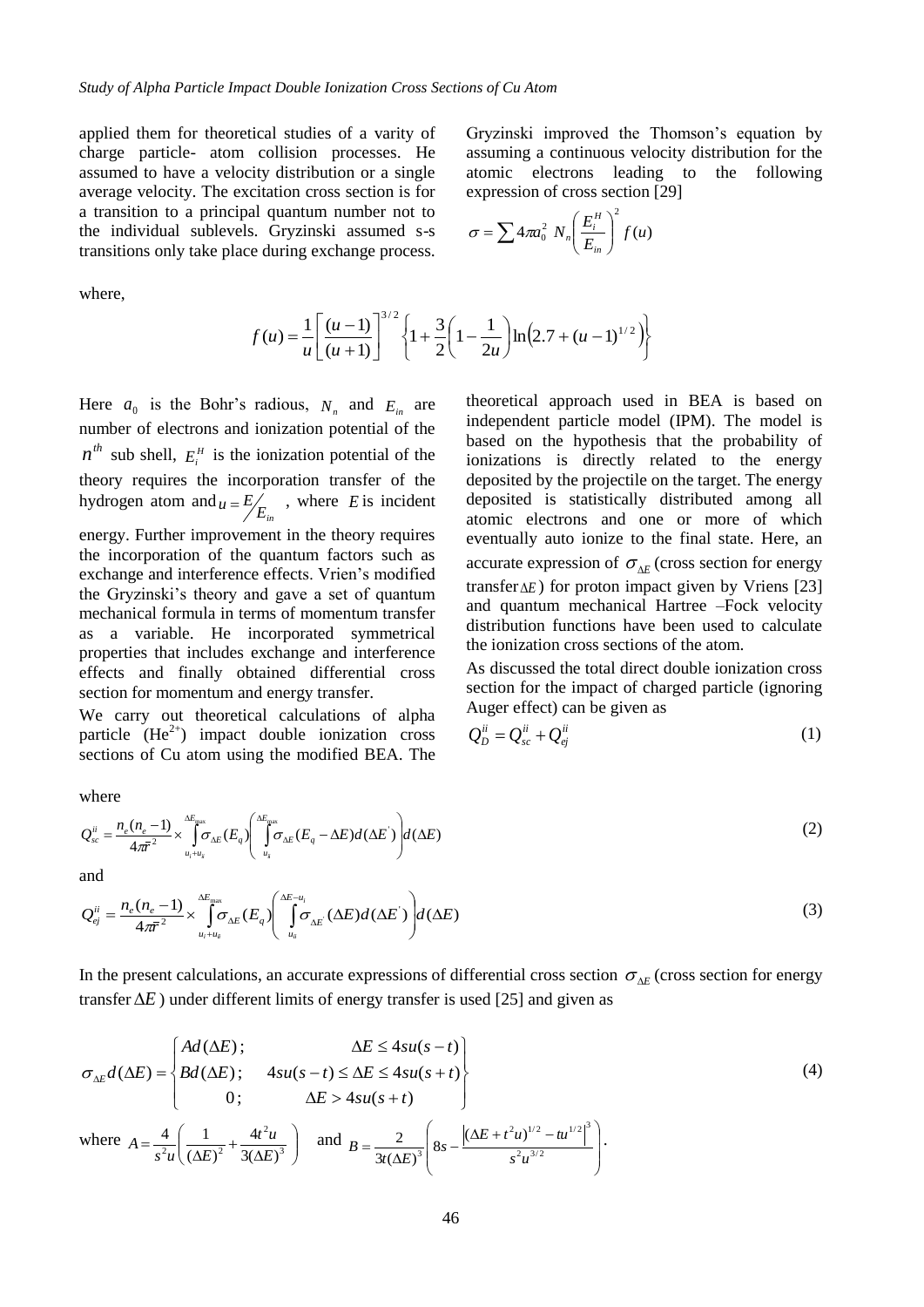All the symbols appeared in above expressions have been defined by Gryzinski. In the above expressions  $\Delta E$ ,  $\Delta E'$  represent transfer of energy during first and second collision with the two active electrons of the target,  $E_q$  is the energy of the projectile.

Following McDowell [30], the kinetic energies of projectile  $(m_1 s^2 u)$  $h_1 s^2 u$ ) and orbital electron ( $t^2 u$ ) are expressed in terms of dimensionless variables *s* and *t* defied as  $s^2 = v_1^2 / v_0^2$  and  $t^2 = v_2^2 / v_0^2$ , where  $v_1$ and  $v_2$  are the velocities of incident particle and target orbiting electron in atomic units respectively

and  $v_0$  is root mean square velocity of orbital electrons. The ionization potential energy of bound electron *u* is defined as  $u = v_0^2$ . Atomic electrons are taken to have a momentum distribution and can be given by Fourier transformation of the Hartree - Fock density distribution that includes quantummechanical velocity distribution for the bound electrons.

The expressions of the scattered part of the direct double ionization cross sections (DDICS) for positive and negative values of  $(s-1/4s)$  are given as

$$
Q_{sc}^{ii} = \frac{n_e (n_e - 1)Z^2}{4\pi r^2} \times \left( \int_{t=0}^{s-\frac{1}{4s}} \int_{u_i}^{4su_i(s-t)} A \alpha d(\Delta E) + \int_{4su_i(s-t)}^{4su_i(s+t)} B \alpha d(\Delta E) \right) f(t) u_i^{1/2} dt + \int_{t=s-\frac{1}{4s}}^{\infty} \int_{u_i}^{4su_i(s+t)} B \alpha f(t) u_i^{1/2} d(\Delta E) dt \right) (\pi a_0^2)
$$
(5)

and

$$
Q_{sc}^{ii} = \frac{n_e (n_e - 1)Z^2}{4\pi^2} \times \left( \int_{\frac{1}{4s} - 1}^{\infty} \int_{u_i}^{4su_i(s+t)} B\alpha f(t)u_i^{1/2} d(\Delta E) dt \right) (\pi a_0^2)
$$
(6)

In the above expressions  $\alpha = \left[ Q_i(s',t) f'(t) u_{ii}^{1/2} dt(\pi a_0^2) \right]$  $\boldsymbol{0}$  $1/2$  $\mathbf{0}$  $\alpha = \int Q_i(s',t) f^{(i)}(t) u_{ii}^{1/2} dt$  *(* $\pi a$ 

Similarly, the expressions of ejected part for positive and negative values of *s*  $s - \frac{(1+u_{ii}/u_{i})}{t}$ 4 of ejected part for positive and negative values of  $s - \frac{(1 + u_{ii}/u_i)}{4s}$  are<br>  $\frac{4su_i(s+i)}{4s}$  are<br>  $\left(\frac{4su_i(s+i)}{4\alpha'(eE)}\right)$   $\frac{4su_i(s+i)}{8\alpha'(eE)}$   $\frac{4su_i(s+i)}{8\alpha'(eE)}$ 

$$
Q_{ej}^{ii} = \frac{n_e (n_e - 1)Z^2}{4\pi^2} \times \left( \int_{t=0}^{s-(1+\frac{u_i}{u_i})/4s} \left( \int_{u_i+u_i}^{4su_i(s-t)} A\alpha'(\Delta E) + \int_{4su_i(s-t)}^{4su_i(s+t)} B\alpha' d(\Delta E) \right) f(t) u_i^{1/2} dt + \int_{t=s-(1+\frac{u_i}{u_i})/4s}^{\infty} \int_{u_i+u_i}^{4su_i(s+t)} B\alpha' f(t) u_i^{1/2} d(\Delta E) dt \right) (\pi a_0^2)
$$
(7)

and

and  
\n
$$
Q_{ej}^{ii} = \frac{n_e (n_e - 1)Z^2}{4\pi r^2} \times \left( \int_{\substack{r = (1 + \frac{u_{\bar{u}}}{u_i})/4s - s}}^{\infty} \int_{u_i + u_{\bar{u}}}^{4s u_i(s + t)} B\alpha' f(t) u_i^{1/2} d(\Delta E) dt \right) (\pi a_0^2)
$$
\n(8)

Where  $u_i$  and  $u_{ii}$  stand for first and second ionization potentials of target atom and s'is dimensionless variable defined as ratio of energy associated to alpha particle after first collision to second ionization potential (IP) and defined as

*ii q u*  $s'^2 = \frac{E_q - \Delta E}{7344 u_{ii}}$  $C_1^2 = \frac{E_q - \Delta E}{2\pi\epsilon_0}$ . The integral appearing in  $Q_{sc}^{ii}$  and  $Q_{ej}^{ii}$ 

have been evaluated numerically. In the above equations the functions  $f(t)$  and  $f'(t)$  are Hartee-Fock momentum distributions functions corresponding to the first and the second ejected electrons respectively. The Hartree-Fock

momentum distribution functions can be constructed from analytical Hartree-Fock radial function, normalization constant and corresponding spherical harmonics as discussed below [equations  $(9 - 13)$ ]. The Hartree-Fock momentum distribution function  $f(t)$  has been defined as,

$$
f(t) = 4\pi^2 u \rho_{nl}(u^{1/2}t)
$$
 (9)

where 
$$
\rho_{nl} = \frac{1}{2l+1} \sum_{-1}^{+1} |\psi_{nlm}(x)|^2
$$
 (10)

and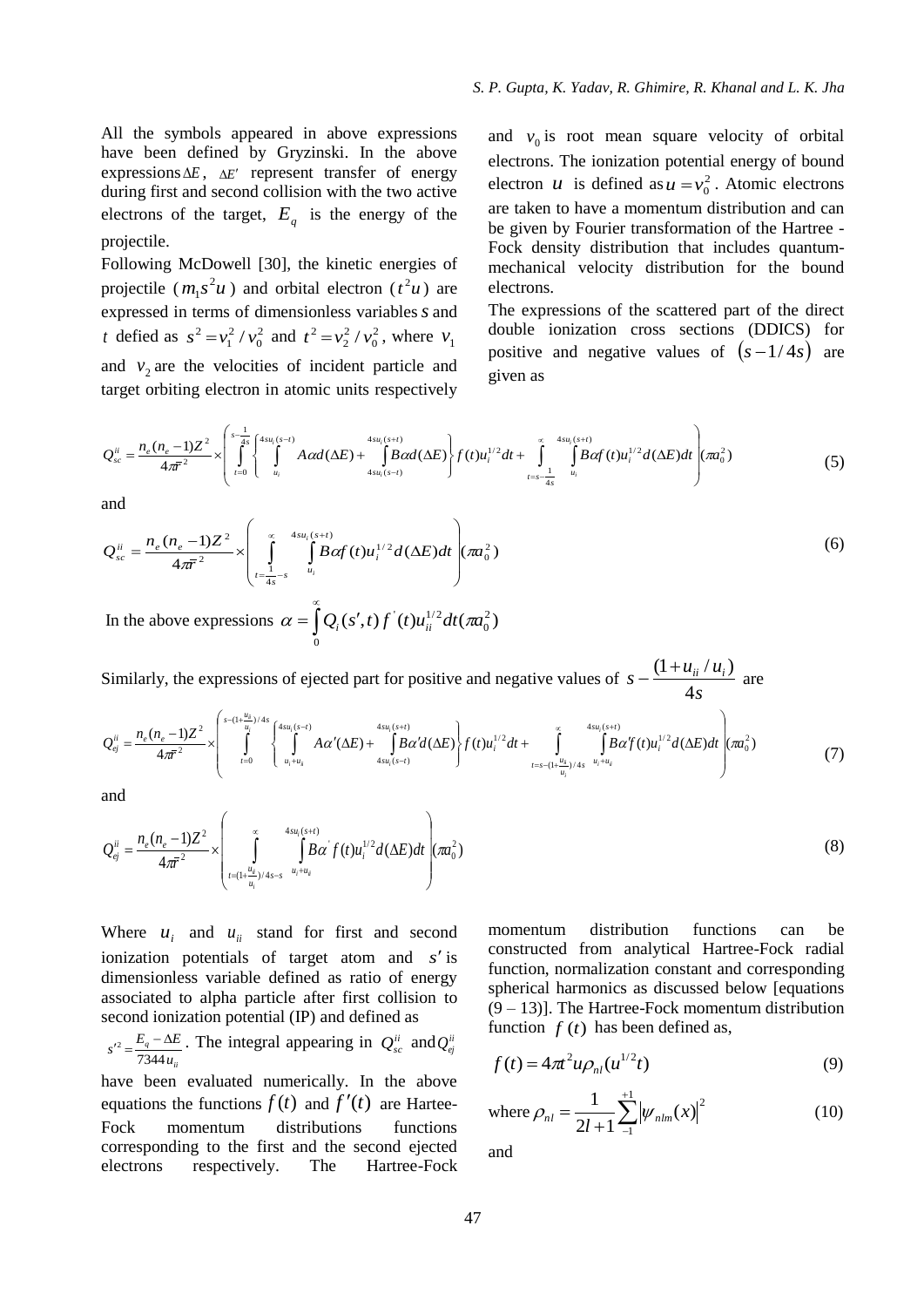$$
\psi_{nlm}(r) = \frac{1}{(2\pi)^{\frac{1}{2}}} \int \phi_{nlm}(r) e^{ik.r} dr
$$
 is the Fourier

transform of the one electron orbital. The complete wave function is given by

$$
\phi_{nlm}(r) = N_{nl} R_{nl}(r) Y_{lm}(\Omega)
$$
\n(11)

where  $N_{nl}$  and  $R_{nl}(r)$  are the normalization constant and analytical Hartree-Fock radial function, respectively. The empirical relations for  $N_{nl} \& R_{nl}(r)$  are

$$
N_{nl} = [(2n)!]^{\frac{1}{2}} (2\zeta)^{n+\frac{1}{2}} \tag{12}
$$

and

$$
R_{nl} = r^{n-1} e^{-\zeta r} \tag{13}
$$

 $\int \phi_{nlm}(r)e^{ikx} dr$  is the Fourier<br>
e electron orbital.<br>
thunction is given by<br>  $\sum_{lm} (\Omega)$  (11)<br>  $R_{nl}(r)$  are the normalization<br>
analytical Hartree-Fock radial<br>
ely. The empirical relations for<br>  $\sum_{lm} (\Omega)$  (12)<br>  $\left(\frac{12}{2}\$ Here zeta  $(\xi)$  is orbital exponent of basis function. The spherical harmonic  $Y_{lm}(\Omega)$  have different forms depending upon the value of orbital and magnetic quantum numbers  $l$  and  $m$  respectively. It is well known that velocity of orbital electrons increases with the decrease in shell number and hence velocity of inner shell electrons have relativistic in nature. The above expressions both  $Q_{sc}^{ii}$  and  $Q_{ej}^{ii}$  found to be dependent on square of the charge of incoming particle  $(Z^2)$ . Variens observed that the two double binary encounter process are linked quantum mechanically as first and second order approximations and the cross sections scales as  $Z^4$ . In the case of proton impact ( $Z = 1$ ) as discussed by Singh et al. [26] and others presence of  $Z<sup>4</sup>$  does not alter the result of cross section compared to the presence of  $Z^2$ . However in the case of alpha particle impact ( $Z = 2$ ), scaling of  $Z<sup>4</sup>$  gives much dominant contribution and produce adverse effect to the results. The adverse results suggest that both the scattered and ejected part of double ionization cross sections processes in the first and second Born approximation does not seems to be applicable. Therefor here we only consider  $Z^2$  dependence of double ionization of Cu by alpha particle impact. For computations we used the expression  $\bar{r} = \frac{1}{n_e^{1/3}}$  $\bar{r} = \frac{R}{\sqrt{3}}$  for mean distance  $(\bar{r})$ , where *R* is radius of particular shell of the

target atom. The factor  $\frac{e^{x}}{4\pi r^2}$  $(n_e - 1)$ *r*  $n_e (n_e)$ π,  $\overline{a}$ has been suitably modified to include the mode of ionization in which the electrons are ejected from different shells. Here  $n_e$  is number of electrons in the shell under consideration, *Z* is the charge on the projectile (for proton and electron  $Z = 1$  and 2 for alpha particle);  $n_e$  ( $n_e$  – 1) has been replaced by  $n_{e1} \times n_{e2}$  where  $n_{e1}$ and  $n_{e2}$  stand for number of electrons in the shells under consideration. The values of  $u_i$  and  $u_{ii}$  stand for first and second ionization potentials and necessary quantum mechanical values of orbital energy and radial distance of maximum probability from Clementi and Roetti [31] and Desclanx [32] respectively.

Finally, total direct double ionization cross section of Cu is,

$$
Q_{D}^{i} = Q_{D}^{i}(4s,3d) + Q_{D}^{i}(4s,3p)
$$
\n(14)

Where  $Q_D^{ii}(4s, 3d)$  $Q_D^{ii}(4s,3d)$  and  $Q_D^{ii}(4s,3p)$  $D_D^{\mu}(4s,3p)$  stand for the direct double ionization cross section (DDICS) corresponding to ejection of one electron from 4s orbital and the other either from the 3p orbitals or 3d orbital respectively.

#### **3. RESULTS AND DISCUSSION**

The calculated results of DICS along with experimental observations [33] have been shown in Table 1 and Fig.1. In Fig.1 curves of (4s, 3d) and (4s, 3p) stand for the contribution of direct double ionization cross sections to the total theoretical double ionization cross sections for the corresponding impact energy. The terms Total and Expt. represent total theoretical and total experimental DICS in the Table 1respectively. Major contributions to DICS of Cu have been recorded from the pair of orbitals (4s, 3d). The contributions from orbitals (4s, 3p) to DICS are found insignificant in different impact energies.

In the lower energy range of 54 keV to 75 keV/amu, the theoretical results overestimate the experimental data and the ratio factor is greater than 2. Our results come closer to experimental data of total double ionization cross sections with the increase of impact energy. The theoretical value of DICS at impact energy 300 keV/amu is  $0.98 \times 10^{-16}$  cm<sup>2</sup> which is same as experimental values at that impact energy. Energy above of 300 keV/amu, the calculated results underestimates the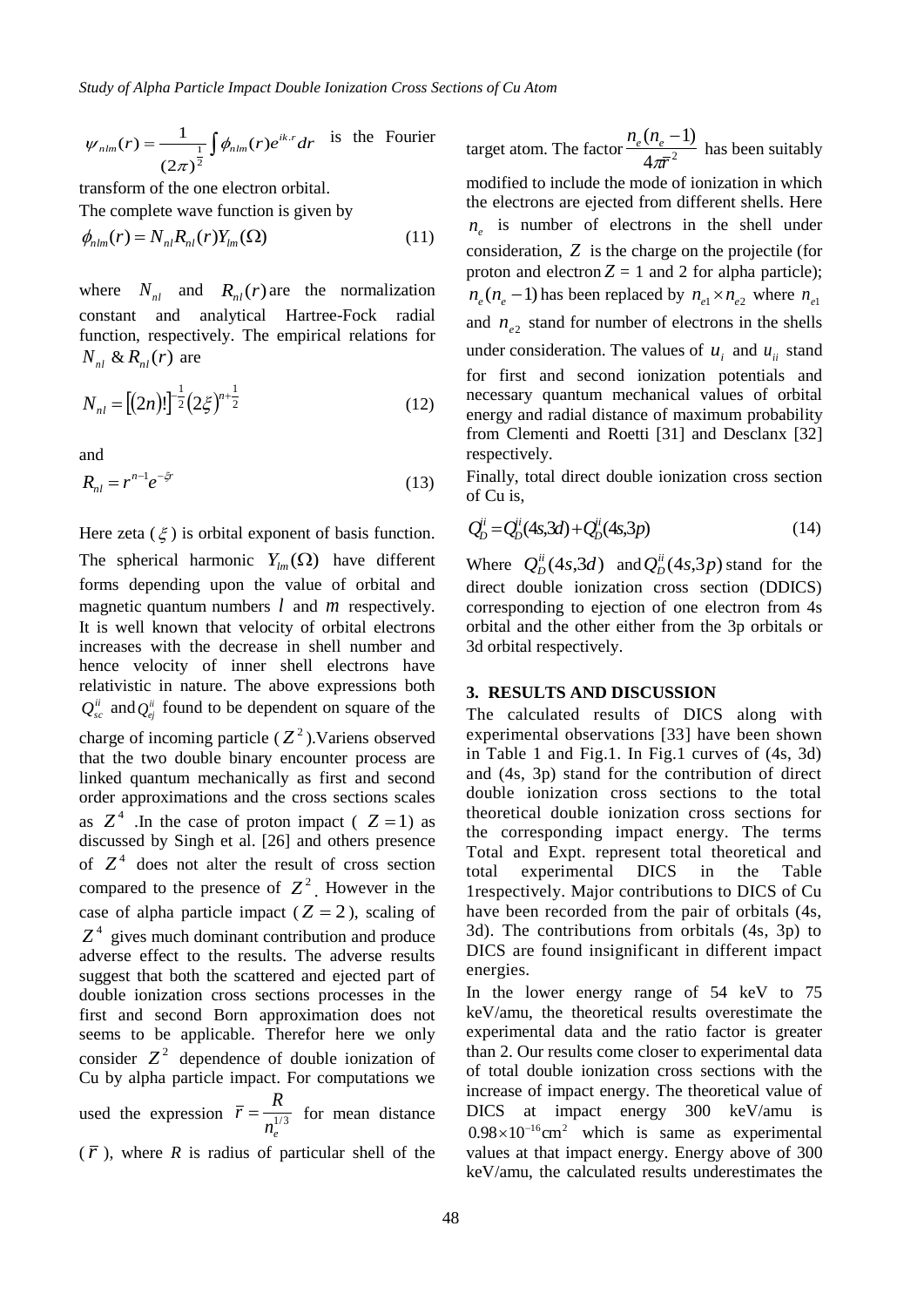experimental data and at 360 keV/amu their magnitude are  $0.77 \times 10^{-16}$  cm<sup>2</sup> and  $10^{-16}$ cm<sup>2</sup> respectively. Here contribution of (4s, 3p) has negligible contribution. It is because of the low energy state of electron in 3p. Electrons in 4s and 3d orbitals are in high energy states and yield major contribution to the cross sections of double

ionization. Energy above 75keV/amu, all the theoretical results have ratio factor within 2. Out of the total number of theoretical data 75% are under valid range of ratio factor 2 and among the valid range 41% have ratio factor below 1.325 and hence calculated results of DICS lie in the acceptable range.

**Table 1: Double ionization cross sections of Cu atom by**  $\text{He}^{2+}$  **particle in the unit of**  $\times$  $10^{-16} \text{ cm}^2$ **.** 

| E(KeV/amu) | <b>Contribution of</b> |         | <b>Total</b> | <b>Expt.</b> [33] |
|------------|------------------------|---------|--------------|-------------------|
|            | (4s, 3d)               | (4s,3p) |              |                   |
| 54         | 3.04                   | 0.04    | 3.08         | $1.10 \pm 0.40$   |
| 62         | 2.91                   | 0.04    | 2.95         | $0.90 \pm 0.30$   |
| 75         | 2.70                   | 0.04    | 2.74         | $1.30 \pm 0.20$   |
| 88         | 2.51                   | 0.04    | 2.55         | $1.30 \pm 0.20$   |
| 105        | 2.29                   | 0.04    | 2.33         | $1.20 \pm 0.20$   |
| 125        | 2.06                   | 0.04    | 2.10         | $1.20 \pm 0.10$   |
| 150        | 1.81                   | 0.03    | 1.84         | $1.00 \pm 0.10$   |
| 180        | 1.56                   | 0.03    | 1.59         | $1.20 \pm 0.10$   |
| 213        | 1.34                   | 0.03    | 1.37         | $1,04 \pm 0.09$   |
| 250        | 1.14                   | 0.03    | 1.17         | $0.95 \pm 0.07$   |
| 300        | 0.96                   | 0.02    | 0.98         | $0.98 \pm 0.07$   |
| 360        | 0.75                   | 0.02    | 0.77         | $1.00 \pm 0.08$   |



Fig. 1:  $\text{He}^{2+}$  impact DICS of Cu atom of in the given energy range. Here  $\overline{\phantom{a}}$  and  $\overline{\phantom{a}}$  represents contribution to the cross section of ionization from pair of orbitals  $(4s, 3d)$  and  $(4s, 3p)$  and and represents Experimental and total theoretical values of DICS of Cu.



Fig. 2: Linear fit for theoretical results with experimental data. Error bars represent errors associated with theoretical values with respect to experimental data of DICS of Cu.

The variation of error associated with theoretical results with the corresponding experimental values has been shown in Fig. 2. The magnitude of error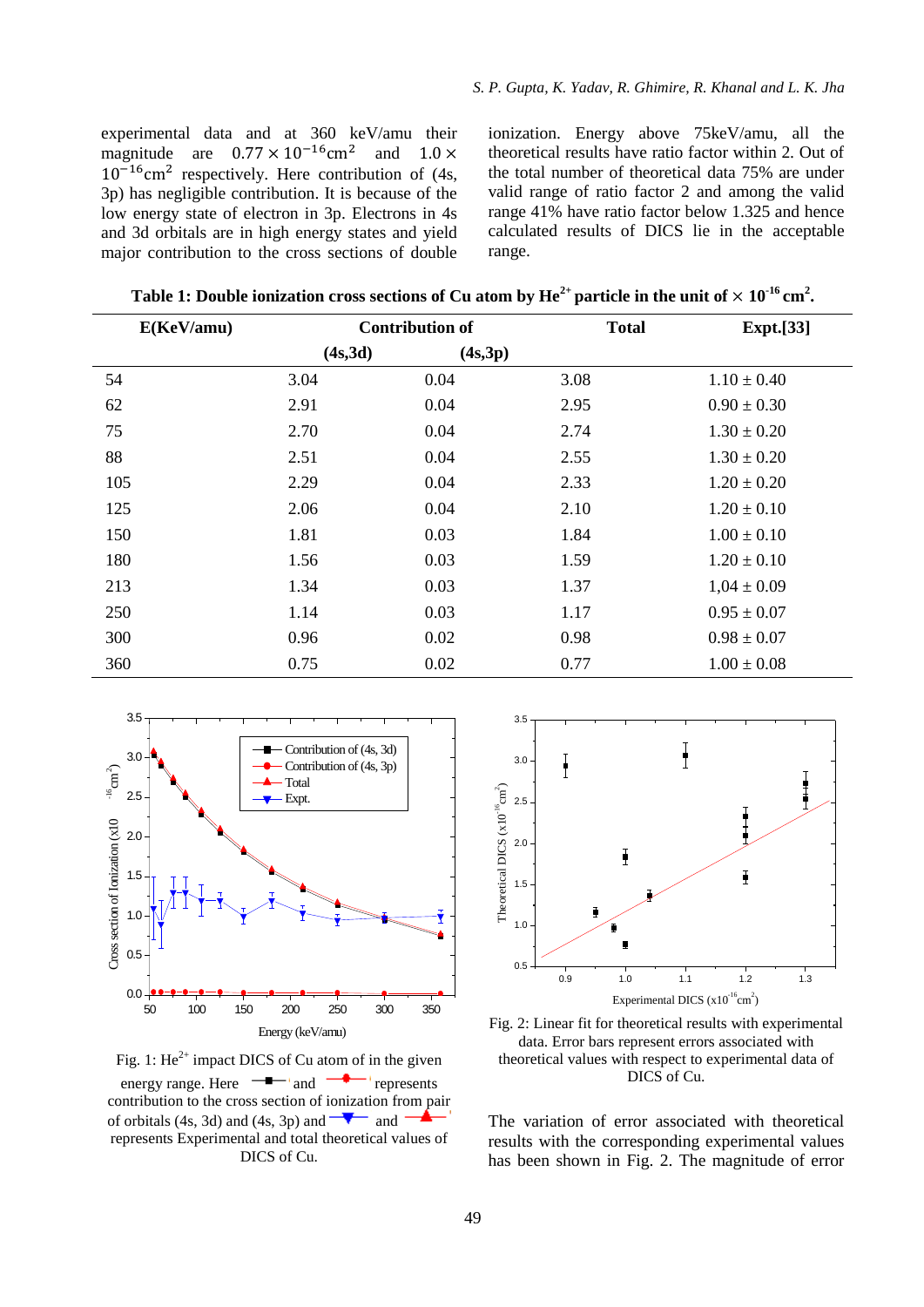bar increases with the increase of cross section of ionization. This revels that, in general, theoretical results possess more errors in threshold energy range where cross sections of ionization have higher values. The linear correlation coefficient (R square) and standard deviation (SD) of linear fit are 0.6984 and 0.7883 respectively. This shows that about 70 % of theoretical results of DICS are in close agreement to the experimental data of DICS and smaller value of standard deviation certifies that the theoretical results have less uncertainty. In low energy range the theoretical results are more apart from corresponding experimental values and possess relatively more error compared to intermediate and higher energy region.

#### **4. CONCLUSION**

The computational calculations of double ionization cross sections of Cu by  $He^{2+}$  under semi-classical model of binary encounter approximation are in satisfactory agreement with the available experimental data. The results are explained by taking into account of contribution of two pair of orbitals (4s, 4p) and (4s, 3d). Here one electron is ejected from 4s and next electron is either from 3d or 3p for double ionization. Normal Cu atom  $[1s^2]$  $2s^2$  2p6 3s<sup>2</sup>] 3p6 3d<sup>10</sup> 4s<sup>1</sup>. Here for double ionization of Cu,  $4s<sup>1</sup>$  loses an electron first during the interaction with projectile ion and next one electron is from  $3d^{10}$  resulting the atom to state  $[1s^2]$  $2s^2$  2p6 3s<sup>2</sup>] 3p6 3d<sup>9</sup> 4s<sup>0</sup>. This is not an auto ionization state and no further ionization happen. Possibility of double ionization is only by direct double ionization by alpha particle. Electrons of 3p are at low energy state compared to 4s and 3d states. So ionization of electron from 3p has less chance and hence values of DICS for (4s, 3p) have very small values for given impact energies. Out of the total number of theoretical data 75% are under valid range of ratio factor 2 and among the valid range 41% have ratio factor below 1.325 and hence calculated results of DICS lie in the acceptable range. The model fails to account the physical insight of double ionization around threshold energy range. The energy imparted to the target atom spreads among orbital electron producing number of affects in threshold energy region and is of quantum nature which has not been included in our present semi classical mathematical formulation of binary encounter. The results can be improved by using density function theory (DFT). However, in general, majority of the calculated results are in satisfactory agreement with experiment.

#### **REFERENCES**

- [1] Ehrhardt, H.; Jung, K.; Knoth, G.; and Schlemmer, P. Differential cross sections of direct single electron impact ionization. Zeitschrift für Physik D Atoms, Molecules and Clusters, **1**(1): 3-32 (1986).
- [2] Campbell, L., and Brunger, M. J. Electron collisions in atmospheres, International Reviews in Physical Chemistry, **35**: 297-351 (2016).
- [3] Lavvas, P.; Yelle, R.V.; Heays, A. N.; Campbell, L.; Brunger, M. J.; Galand, M. and Vuitton, V.  $N_2$ state population in Titan's atmosphere, Icarus, 2015 **[260](file:///C:/Users/Ujjwal%20D%20Gupta/Desktop/Fe+He2+%20SICS%2013.05.2077/Vol.260)**, 29-59. 10.1016/j.icarus.2015.06.033
- [4] Makabe, T. and Petrovic, Z. L. Plasma electronics: Applications in microelectronic device fabrication, 2nd edition, CRC Press, India, 2019.
- [5] Bug, M. U.; Gargioni, E.; Nettelbeck, H.; Baek, W. Y.; Hilgers, G.; Rosenfeld, A. B. and Rabus, H. Ionization cross section data of nitrogen, methane, and propane for light ions and electrons and their suitability for use in track structure simulations, Physical Review E, **88**(4): 043308- 043329 (2013).
- [6] Hogstrom K. R. and Almond P. R. Review of electron beam therapy physics. Phys. Med. Biol.**, 51**(13): R 455 (2006).
- [7] Campbell, L.; Cartwright, D. C. and Brunger, M. J. Role of excited  $N^2$  in the production of nitric oxide. Journal of Geophysical Research: Space Physics, **112**(A8): ..... (2007).
- [8] Campbell, L. and Brunger, M. J. Electron impact contribution to infrared NO emissions in auroral conditions. Geophysical research letters, **34**(22): .... (2007).
- [9] Campbell, L. and Brunger, M. J. Modeling of kinetic, ionospheric and auroral contributions to the 557.7‐nm nightglow. Geophysical research letters, **37**(22): ....( 2010).
- [10] Egitto, F. D. Plasma etching and modification of organic polymers. Pure and applied Chemistry, **62**(9): 1699-1708 (1990).
- [11] Laroussi M. and Lu X. Room-temperature atmospheric pressure plasma plume for biomedical applications. Appl. Phys., Lett. **87**(11): 113902 (2005).
- [12] Von Woedtke, T.; Reuter, S.; Masur, K. and Weltmann, K. D. Plasmas for medicine. Phys. Rep., **530**(4): 291-320 (2013).
- [13] Morfill, G. E.; Kong, M. G. and Zimmermann, J. L. Focus on plasma medicine. New Journal of Physics, **11**(11): 115011 (2009).
- [14] Pindzola, M. S.; Ludlow, J. A.; Robicheaux, F.; Colgan, J. and Griffin, D. C. Electron-impact double ionization of magnesium. J. Phys. B: At., Mol. Opt. Phys., **42**(21): 215204 (2009).